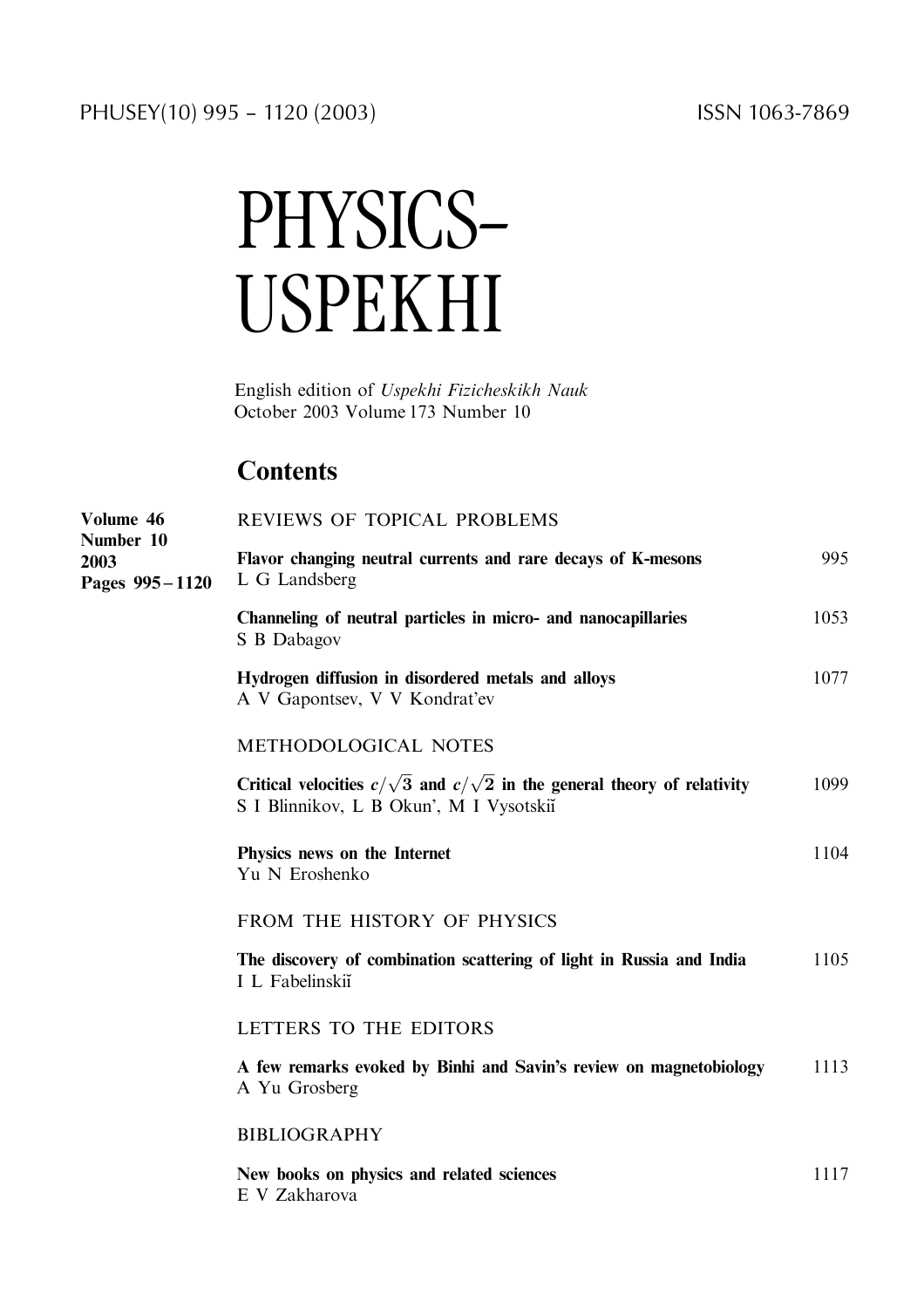

Editorial board and editorial staff of "Uspekhi Fizicheskikh Nauk" journal congratulate heartily Editor-in-Chief of this journal

# Vitaly Lazarevich Ginzburg

for the award of the 2003 Nobel Prize in Physics "for pioneering contributions to the theory of superconductors and superfluids"